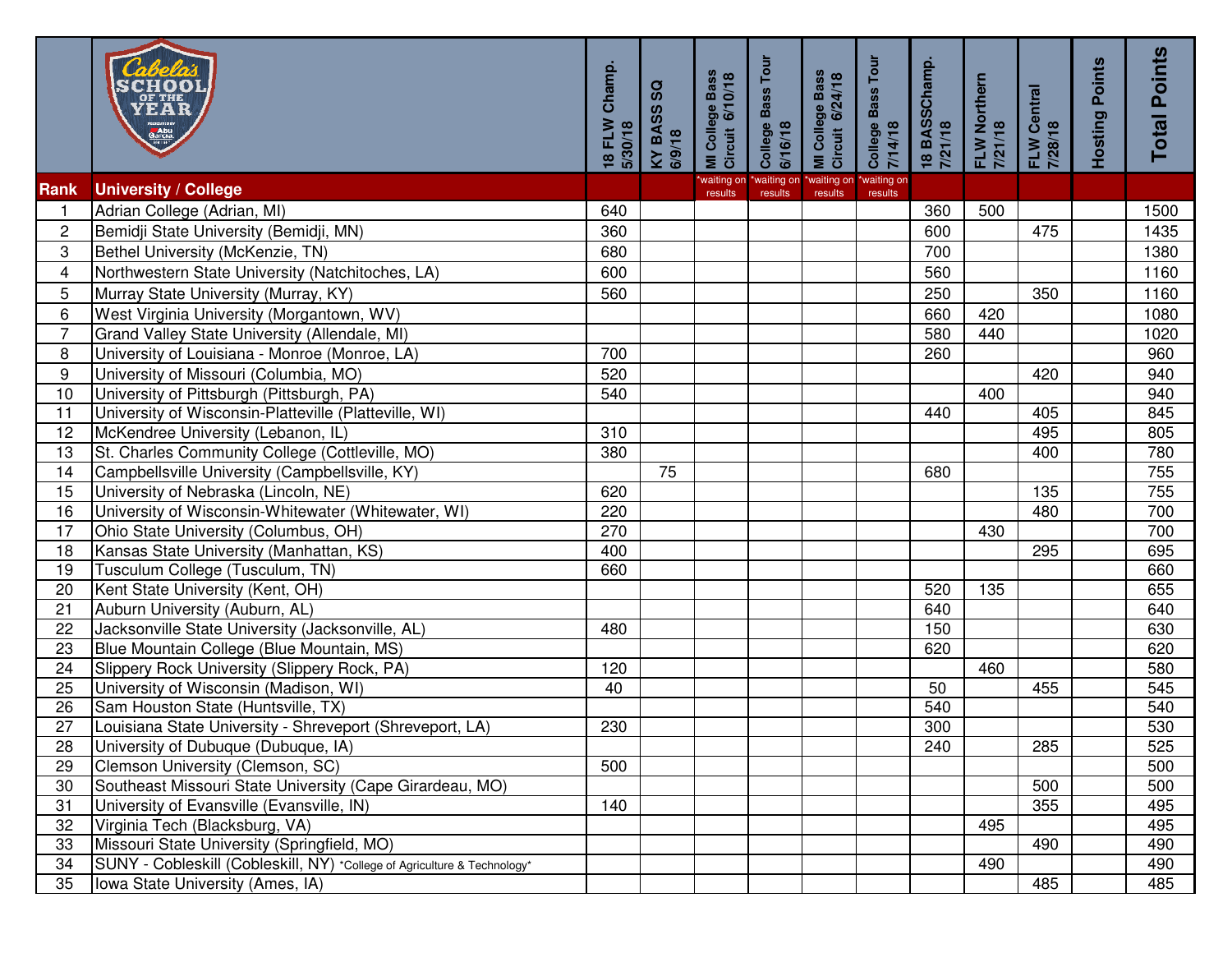| 36 | Bryan College (Dayton, TN)                                    |     |  |  | 480 |     |     | 480 |
|----|---------------------------------------------------------------|-----|--|--|-----|-----|-----|-----|
| 37 | University of Massachusetts - Amherst (Amherst, MA)           |     |  |  |     | 480 |     | 480 |
| 38 | Western Michigan University (Kalamazoo, MI)                   |     |  |  |     | 475 |     | 475 |
| 39 | Penn State University (University Park, PA)                   |     |  |  |     | 470 |     | 470 |
| 40 | Indiana University - Purdue Univ. Fort Wayne (Fort Wayne, IN) |     |  |  |     |     | 470 | 470 |
| 41 | Kennesaw State University (Kennesaw, GA)                      | 460 |  |  |     |     |     | 460 |
| 42 | University of Minnesota - Duluth (Duluth, MN)                 |     |  |  |     |     | 460 | 460 |
| 43 | SUNY-Buffalo (Buffalo, NY)                                    |     |  |  |     | 455 |     | 455 |
| 44 | SUNY-ESF                                                      |     |  |  |     | 450 |     | 450 |
| 45 | Marquette University (Milwaukee, WI)                          |     |  |  |     |     | 445 | 445 |
| 46 | Community College Baltimore County (Baltimore, MD)            | 440 |  |  |     |     |     | 440 |
| 47 | Purdue University (West Layfayette, IN)                       |     |  |  |     |     | 440 | 440 |
| 48 | University of Wisconsin-Stevens Point (Stevens Point, WI)     |     |  |  |     |     | 435 | 435 |
| 49 | University of Rio Grande (Rio Grande, OH)                     |     |  |  |     | 435 |     | 435 |
| 50 | Northwest Missouri State University (Maryville, MO)           |     |  |  |     |     | 425 | 425 |
| 51 | University of North Alabama (Florence, AL)                    | 420 |  |  |     |     |     | 420 |
| 52 | Northeastern State University (Tahlequah, OK)                 |     |  |  | 420 |     |     | 420 |
| 53 | St. Ambrose University (Davenport, IA)                        | 290 |  |  |     |     | 125 | 415 |
| 54 | Youngstown State University (Youngstown, OH)                  |     |  |  |     | 415 |     | 415 |
| 55 | Radford University (Radford, VA)                              |     |  |  |     | 410 |     | 410 |
| 56 | University of Alabama (Tuscaloosa, AL)                        |     |  |  | 400 |     |     | 400 |
| 57 | Bowling Green State University (Bowling Green, OH)            |     |  |  |     | 395 |     | 395 |
| 58 | Gannon University (Erie, PA)                                  |     |  |  |     | 385 |     | 385 |
| 59 | Carson Newman University (Jefferson City, TN)                 |     |  |  | 380 |     |     | 380 |
| 60 | Ramapo College (Mahwah, NJ)                                   |     |  |  |     | 380 |     | 380 |
| 61 | University of Wisconsin-Green Bay (Green Bay, WI)             |     |  |  |     |     | 380 | 380 |
| 62 | Schoolcraft Community College (MI)                            |     |  |  |     | 375 |     | 375 |
| 63 | St. Cloud State University (Saint Cloud, MN)                  |     |  |  |     |     | 375 | 375 |
| 64 | Clarkson University (Potsdam, NY)                             |     |  |  |     | 365 |     | 365 |
| 65 | <b>Western Illinois University (Macomb, IL)</b>               |     |  |  |     |     | 360 | 360 |
| 66 | Franklin & Marshall College (Lancaster, PA)                   |     |  |  |     | 355 |     | 355 |
| 67 | Greenville University (Greenville, IL)                        |     |  |  |     |     | 345 | 345 |
| 68 | Lake Superior State University (Sault Ste. Marie, MI)         |     |  |  |     | 345 |     | 345 |
| 69 | California State University - Long Beach (Long Beach, CA)     | 340 |  |  |     |     |     | 340 |
| 70 | Arkansas Tech University (Russellville, AR)                   |     |  |  | 340 |     |     | 340 |
| 71 | Christopher Newport University (Newport News, VA)             |     |  |  |     | 340 |     | 340 |
| 72 | Kutztown University of Pennsylvania (Kutztown, PA)            | 150 |  |  |     | 185 |     | 335 |
| 73 | University of Delaware (Newark, DE)                           |     |  |  |     | 335 |     | 335 |
| 74 | Winona State University (Rochester, MN)                       |     |  |  |     |     | 330 | 330 |
| 75 | James Madison University (Harrisonburg, VA)                   |     |  |  |     | 330 |     | 330 |
| 76 | Illinois State University (Normal, IL)                        |     |  |  |     |     | 325 | 325 |
| 77 | Paul Smith's College (Paul Smith's, NY)                       |     |  |  |     | 325 |     | 325 |
| 78 | Angelo State University (San Angelo, TX)                      | 320 |  |  |     |     |     | 320 |
| 79 | University of Wisconsin-Lacrosse (Lacrosse, WI)               |     |  |  |     |     | 320 | 320 |
|    |                                                               |     |  |  |     |     |     |     |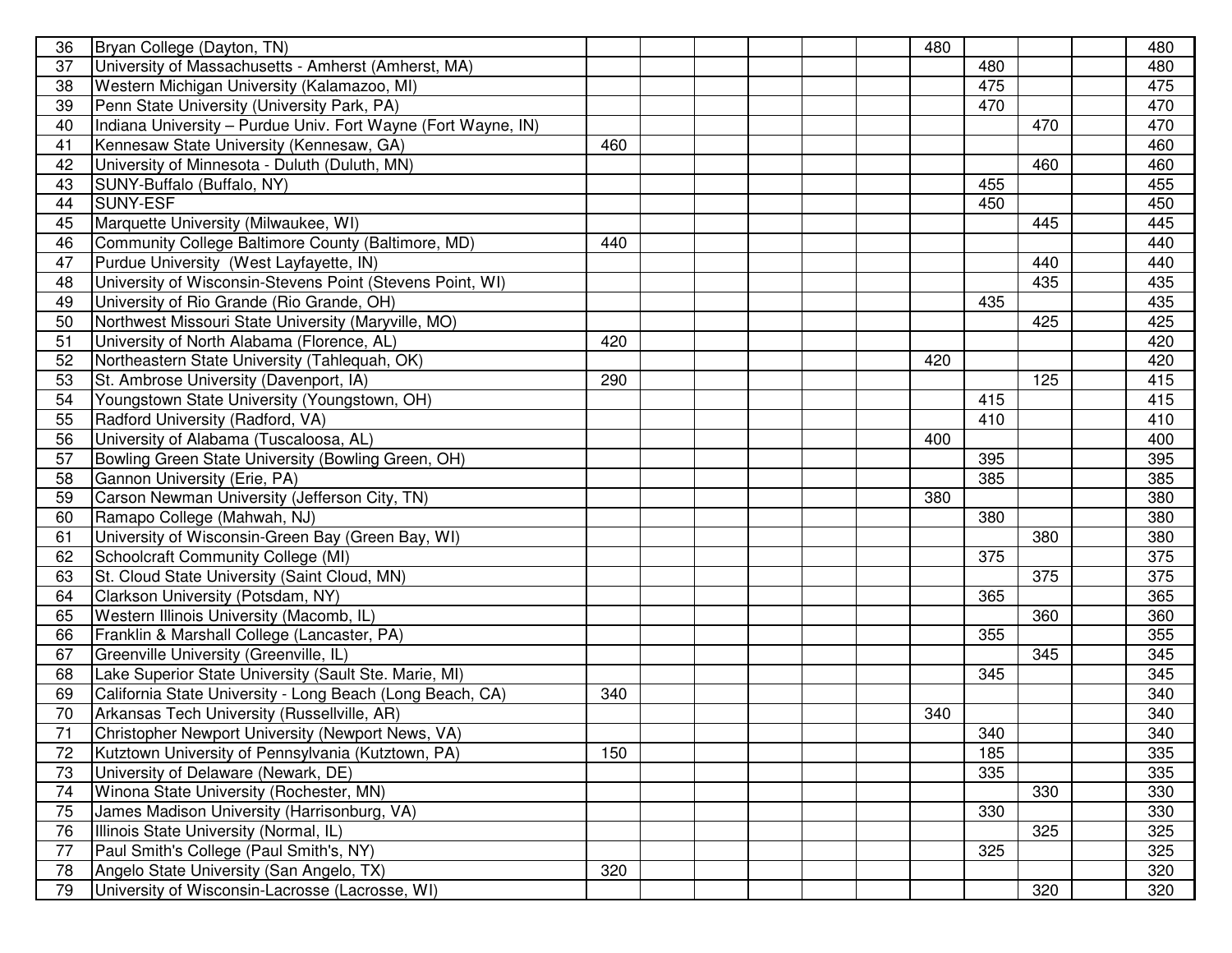| 80  | Shippensburg University (Shippensburg, PA)                     |     |    |  |     | 320 |     | 320 |
|-----|----------------------------------------------------------------|-----|----|--|-----|-----|-----|-----|
| 81  | Southern Illinois University - Edwardsville (Edwardsville, IL) |     |    |  |     |     | 315 | 315 |
| 82  | SUNY - Geneseo (Geneseo, NT)                                   |     |    |  |     | 315 |     | 315 |
| 83  | Jefferson State Community College (Birmingham, AL)             |     |    |  | 310 |     |     | 310 |
| 84  | Virginia Military Institute (Lexington, VA)                    |     |    |  |     | 310 |     | 310 |
| 85  | Hutchinson Community College (Hutchinson, KS)                  |     |    |  |     |     | 310 | 310 |
| 86  | Mansfield University (Mansfield, PA)                           |     |    |  |     | 305 |     | 305 |
| 87  | California University of Pennsylvania (California, PA)         |     |    |  |     | 300 |     | 300 |
| 88  | Liberty University (Lynchberg, VA)                             | 30  |    |  |     | 265 |     | 295 |
| 89  | University of Montevallo (Montevallo, AL)                      |     |    |  | 290 |     |     | 290 |
| 90  | University of Akron (Akron, OH)                                |     |    |  |     | 290 |     | 290 |
| 91  | University of Wisconsin-Oshkosh (Oshkosh, WI)                  |     |    |  |     |     | 290 | 290 |
| 92  | University of South Carolina (Columbia, SC)                    | 280 |    |  |     |     |     | 280 |
| 93  | Nicholls State University (Thibodaux, LA)                      |     |    |  | 270 |     |     | 270 |
| 94  | Ohio University (Athens, OH)                                   |     |    |  |     | 270 |     | 270 |
| 95  | University of Kentucky (Lexington, KY)                         | 260 |    |  |     |     |     | 260 |
| 96  | Chico State University (Chico, CA)                             | 250 |    |  |     |     |     | 250 |
| 97  | Lander University (Greenwood, SC)                              | 60  |    |  | 180 |     |     | 240 |
| 98  | Louisiana Tech University (Ruston, LA)                         | 240 |    |  |     |     |     | 240 |
| 99  | Rochester Institute of Technology (Rochester, NY)              |     |    |  |     | 240 |     | 240 |
| 100 | Wallace State Community College (Hanceville, AL)               |     |    |  | 230 |     |     | 230 |
| 101 | Indiana University Southeast (New Albany, IN)                  |     |    |  | 220 |     |     | 220 |
| 102 | University of Wisconsin-Stout (Stout, WI)                      |     |    |  |     |     | 215 | 215 |
| 103 | Oklahoma State University (Stillwater, OK)                     | 170 |    |  | 40  |     |     | 210 |
| 104 | Tarleton State (Stephenville, TX)                              | 210 |    |  |     |     |     | 210 |
| 105 | University of Iowa (Iowa City, IA)                             |     |    |  |     |     | 195 | 195 |
| 106 | Faulkner University (Montgomery, AL)                           | 190 |    |  |     |     |     | 190 |
| 107 | Snead State Community College (Boaz, AL)                       | 160 |    |  |     |     |     | 160 |
| 108 | Pennsylvania College of Technology (Williamsport, PA)          |     |    |  |     | 150 |     | 150 |
| 109 | Harding University (Searcy, AR)                                | 130 |    |  |     |     |     | 130 |
| 110 | McNeese State University (Lake Charles, LA)                    |     |    |  | 120 |     |     | 120 |
| 111 | Army West Point (West Point, NY)                               |     |    |  |     | 120 |     | 120 |
| 112 | Texas A&M (College Station, TX)                                | 110 |    |  |     |     |     | 110 |
| 113 | Calhoun Community College (Decatur, AL)                        | 100 |    |  |     |     |     | 100 |
| 114 | Colorado State University - Pueblo (Pueblo, CO)                |     |    |  | 100 |     |     | 100 |
|     | 115 Northern Illinois University (DeKalb, IL)                  |     |    |  |     |     | 100 | 100 |
| 116 | University of Texas - Tyler (Tyler, TX)                        | 90  |    |  |     |     |     | 90  |
| 117 | Middle Tennessee State University (Murfreesboro, TN)           |     |    |  | 90  |     |     | 90  |
| 118 | University of Tennessee (Knoxville, TN)                        | 80  |    |  |     |     |     | 80  |
| 119 | Savannah College of Art & Design (Savannah, GA)                |     |    |  | 70  |     |     | 70  |
| 120 | Eastern Kentucky University (Richmond, KY)                     |     | 50 |  |     |     |     | 50  |
| 121 | Georgetown College (Georgetown, KY)                            |     | 45 |  |     |     |     | 45  |
| 122 | Moraine Valley Community College (Palos Hills, IL)             | 20  |    |  |     |     |     | 20  |
| 123 | University of Louisville (Louisville, KY)                      |     | 20 |  |     |     |     | 20  |